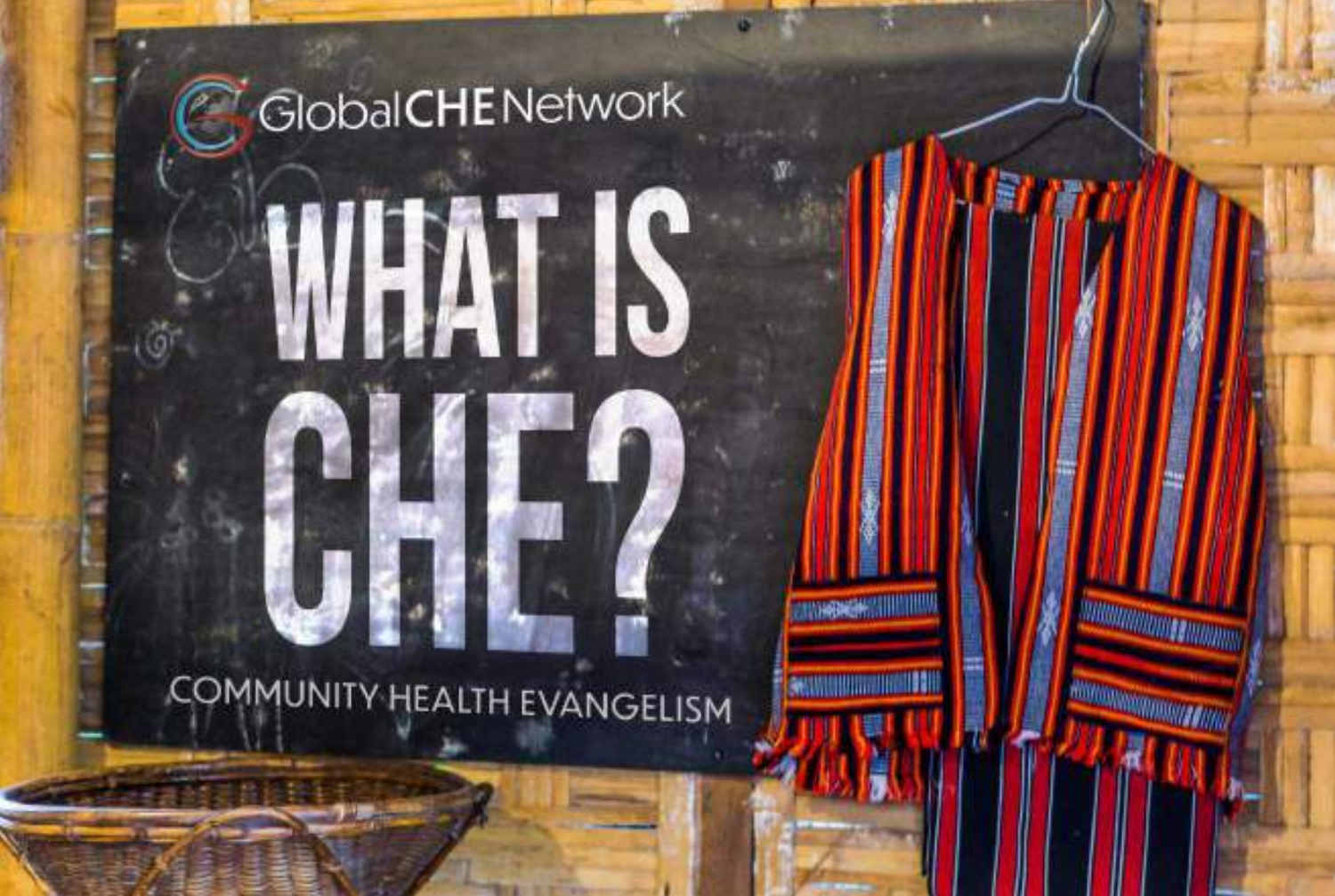# **Do You Know?**

### **THE NUMBER OF EXTREME POOR ROSE BY** 150 MILLION **TO** 738 MILLION

884 million people do not have safe water to drink



**788 million** live in a household with at least one undernourished person



1 **billion** people have inadequate sanitation, and substandard housing

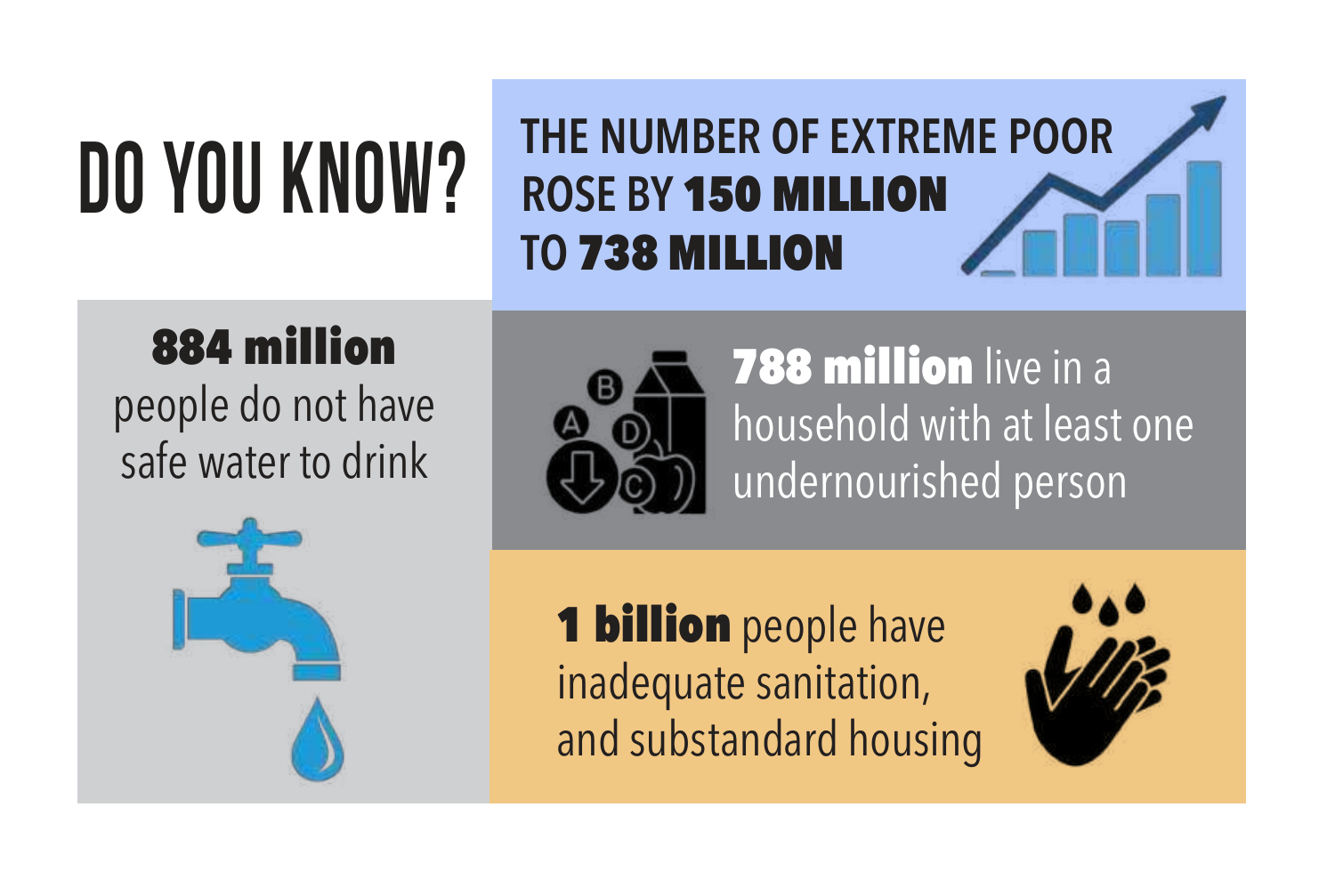### Of the 773 million illiterate adults, the majority are women

h mhan About a third of the UN's **About a third of the UN's** Least Developed Countries are also the **least churched** countries in the world

**EVERY TWO** MINUTES **A CHILD UNDER FIVE DIES OF MALARIA**

Extreme poverty is increasingly concentrated in sub-Saharan Africa. About **40%** of this region's people live on less than

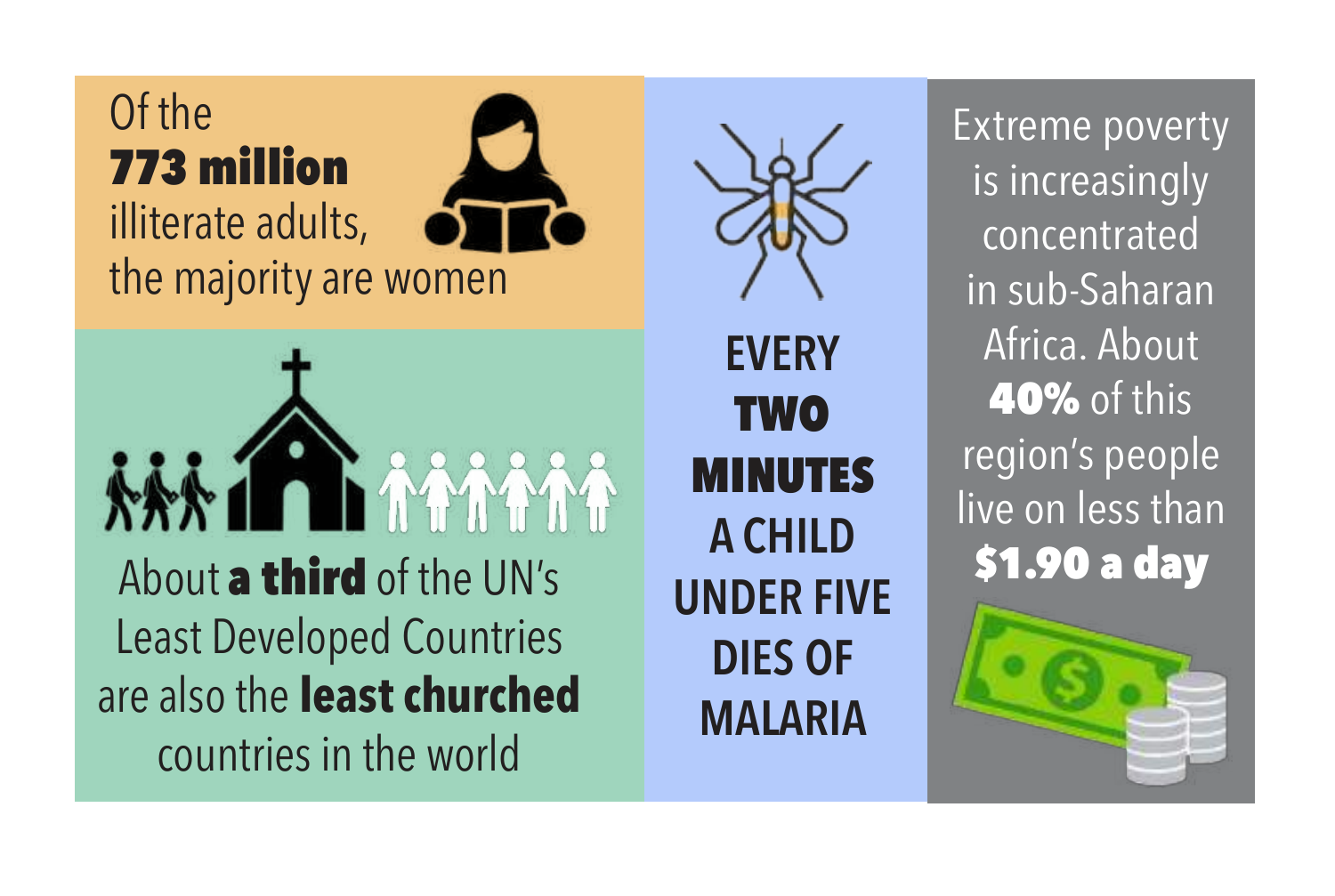### **MEASURING POVERTY**

**If the problem of poverty was simply viewed as people who are living on \$1.90 a day, poverty would be purely economic. But poverty encompasses so much more than the amount of money a person brings home!** 

**The multidimensional poor, as classified by United Nations Development Program, are people that suffer from multiple disadvantages at the same time including a lack of clean water, proper sanitation, food security, healthcare, education, and economic opportunity.**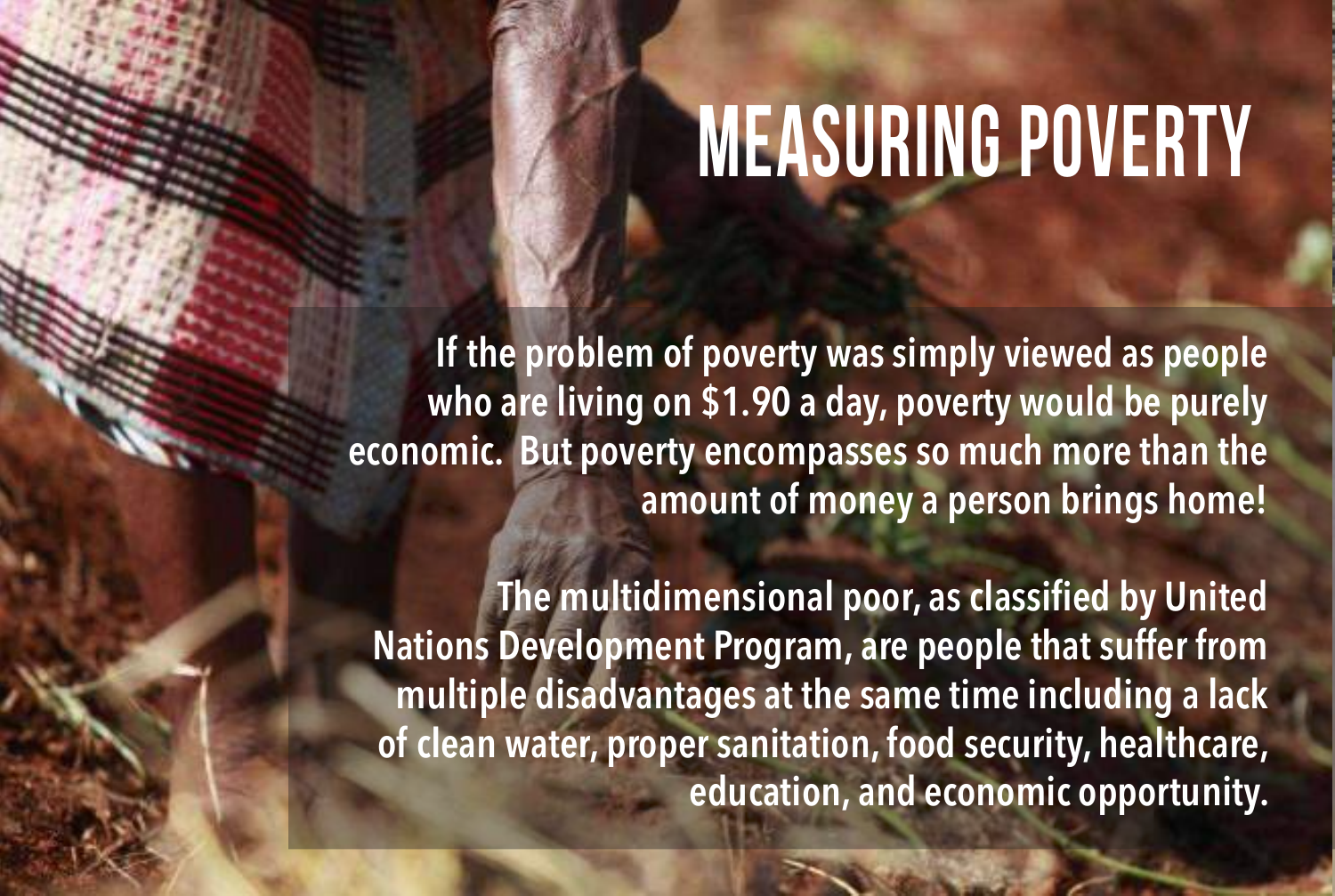**If we measure poverty on the \$1.90 a day standard, 738 million people would be numbered—a great travesty. However, when we measure poverty multidimensionally, the number of poor escalates to 1.3 billion and half of these people are under the age 18.**

**It truly matters to look at the whole picture and the whole person!**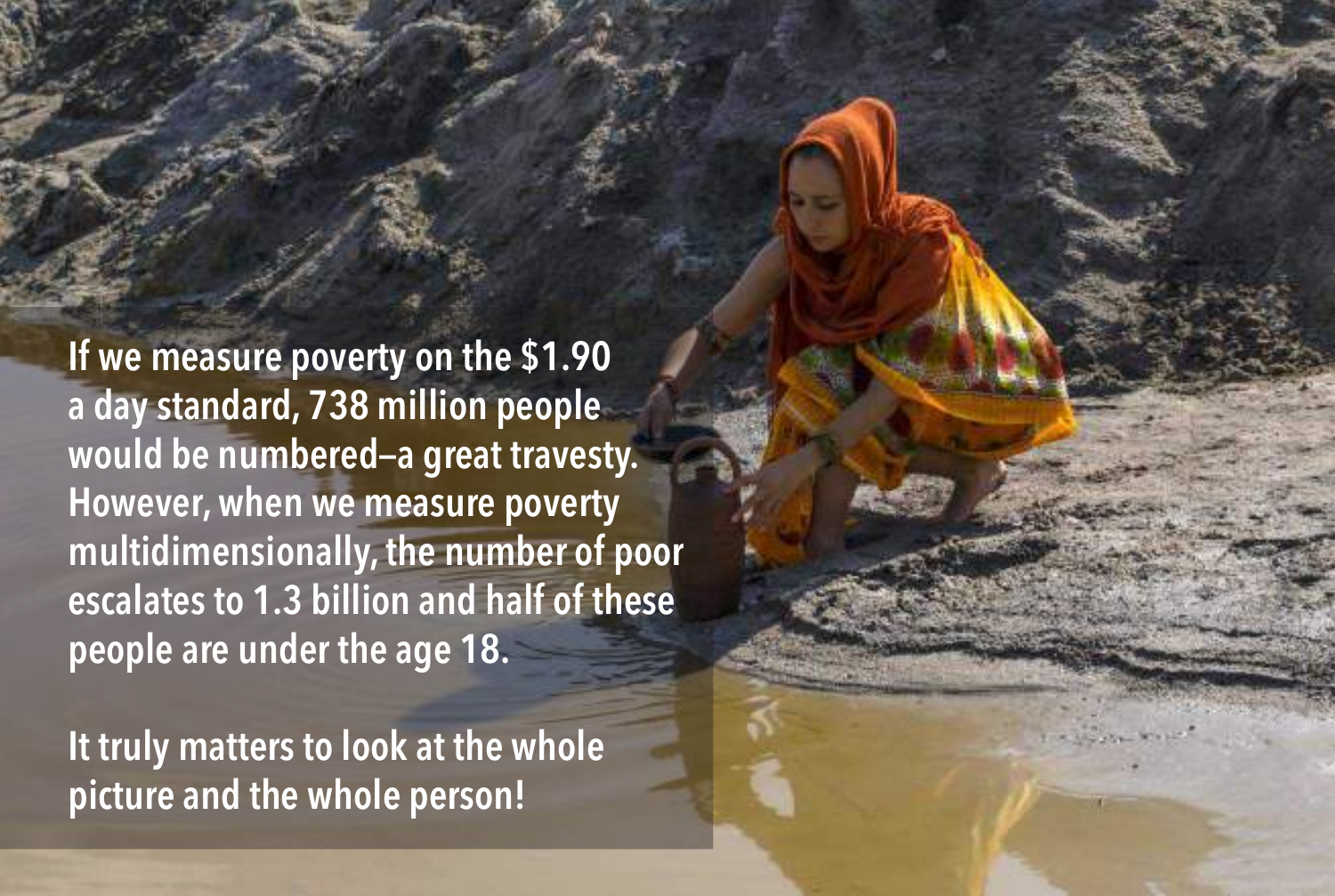# Breaking Cycles of Poverty & Disease

**It is often said of CHE that we seek to lift the poor out of cycles of poverty and disease. Have you ever thought about what it might feel like to be caught in this poverty trap?** 

- **Without clean water, much time and energy is placed in obtaining water. Water is needed for life!**
- **Without proper sanitation, people are more susceptible to disease which in turn brings up the problem of access to medical care and treatment.**
- **Without a secure source of food, each member of the family is involved in providing for daily needs, taking children out of schools, and leading to illiteracy which in turn, will continue the cycle generationally.**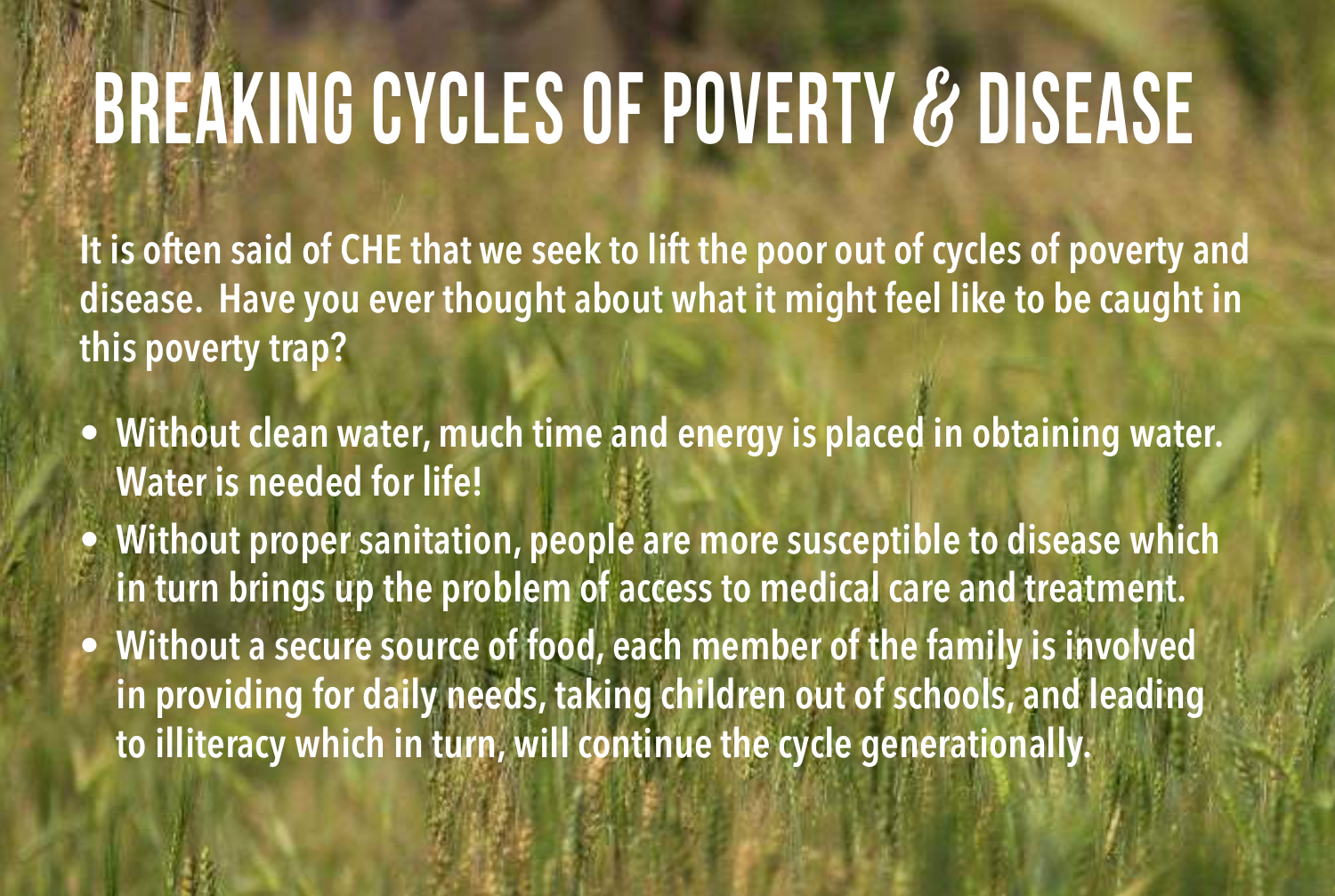**Life would seem hopeless, but when a CHE Trainer starts work in a community, he brings the hope of Jesus and education to empower the community to make needed changes to alleviate poverty.**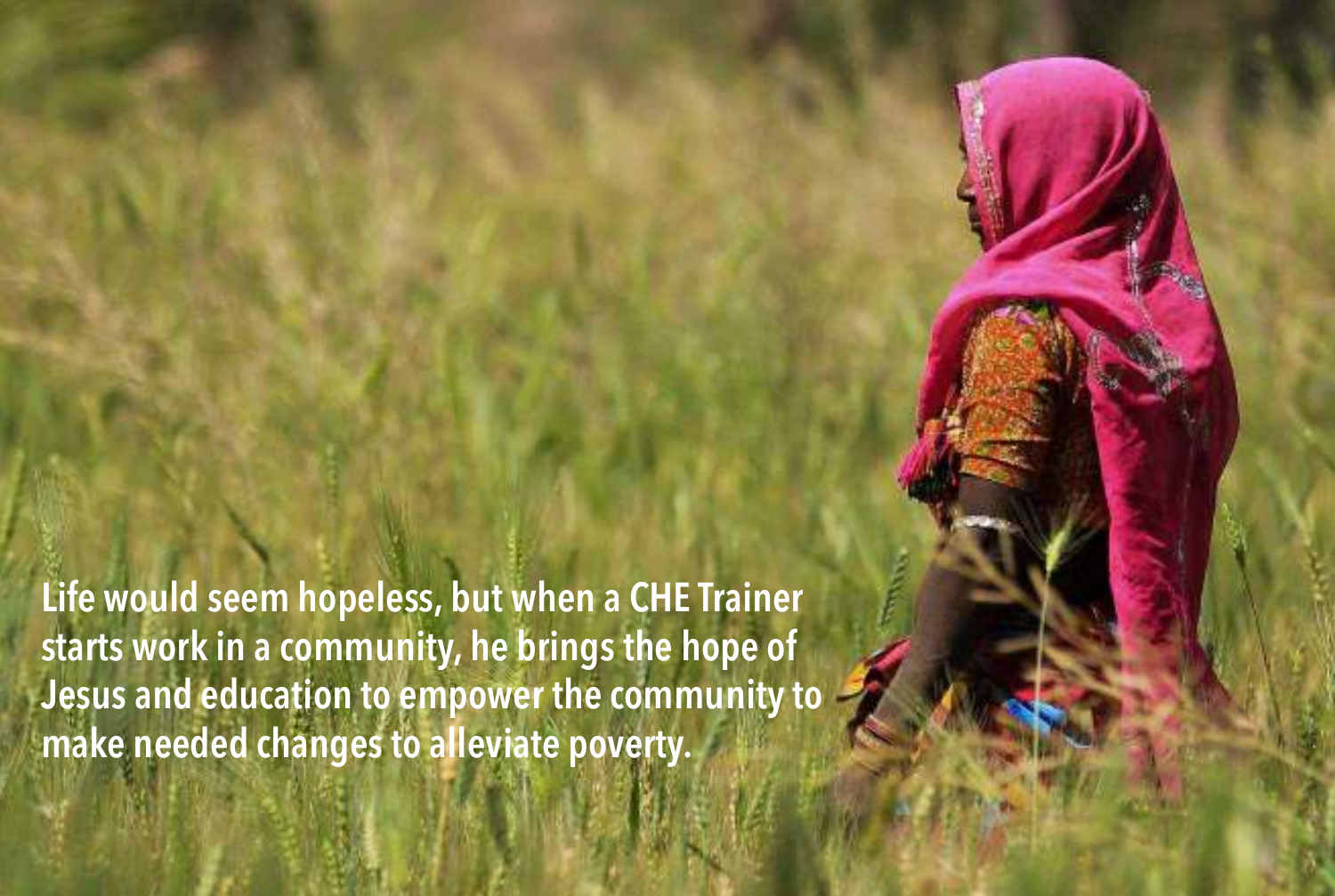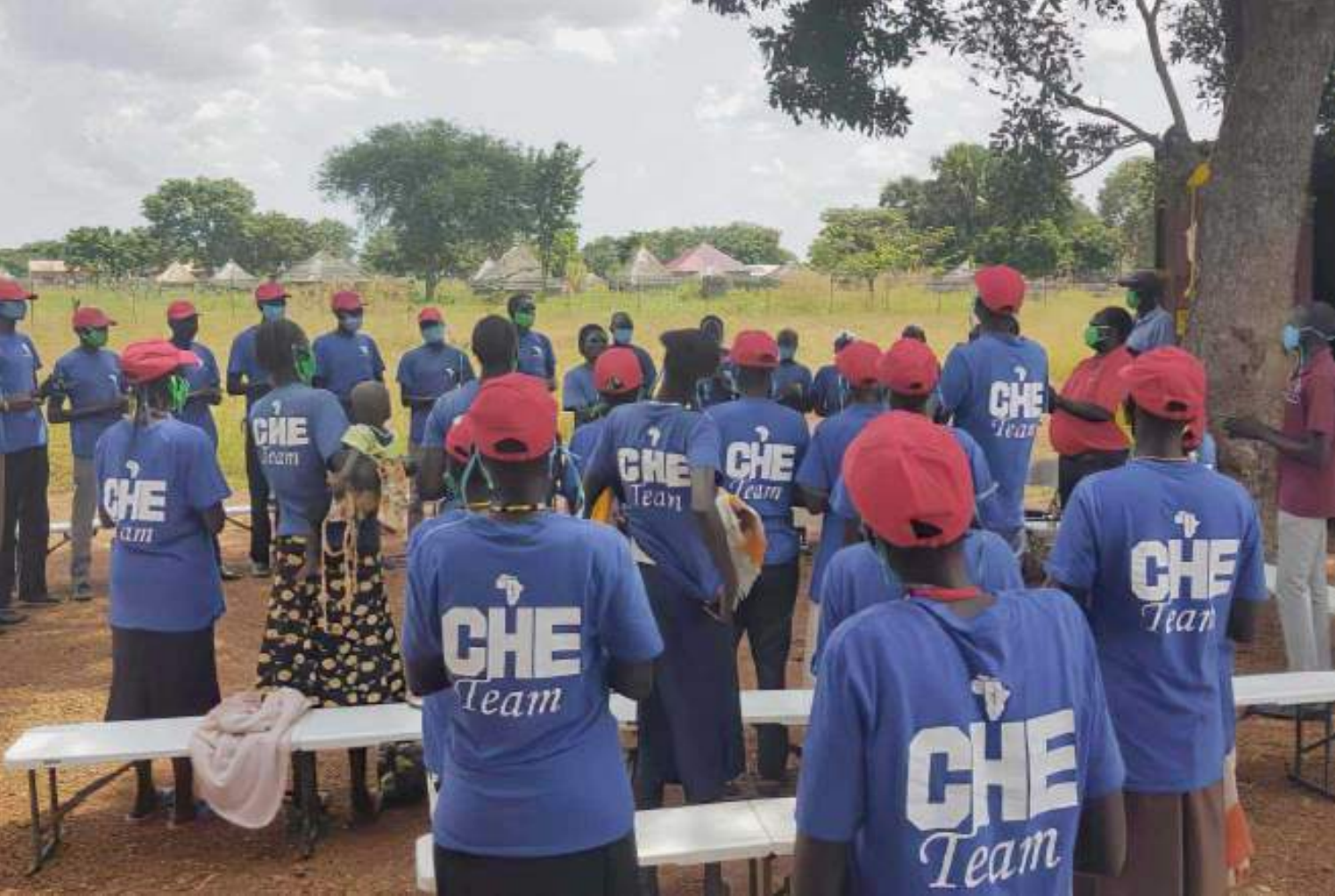

**Community Health Evangelism (pronounced "chay") is a movement that has revolutionized the way global missions is carried out around the world. We promote Christ-centered wholistic development through empowerment strategies that avoid unhealthy dependencies. We facilitate processes that involve the people themselves prioritizing community issues to address, identifying assets, and making and implementing plans using locally available resources. Placed under God's direction and His desire for people to experience a full and abundant life in Him, a path to sustainable, long lasting, and reproducible transformation begins.**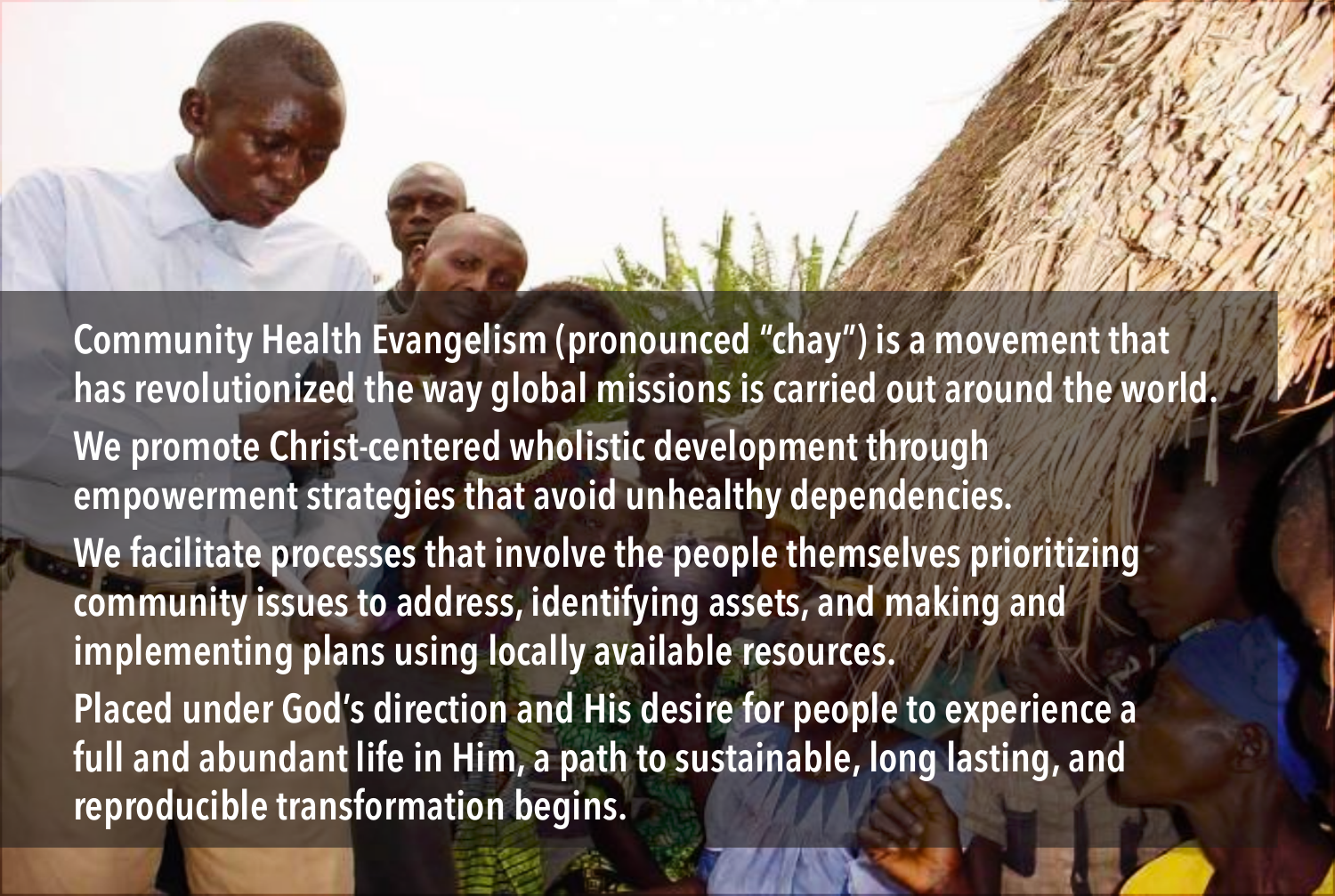# The Training Process

**There are three phases of CHE training called "TOTs" or Training of Trainers. Each phase is taught over 4-5 days, preparing national believers to enter and work in a community.**

### **TOT 1**

**The initial phase focuses on development philosophy, the foundational principles of CHE and how to start a CHE plant. The spiritual emphasis is evangelism. The goal is to equip people to become CHE trainers; to survey and choose a location to begin using a CHE strategy. TOT 2**

**The second phase occurs after the trainers have mobilized their target community. It focuses on CHE training materials, methods of learning and teaching curriculum. This phase prepares trainers to teach a local health committee and local "CHE's" who make home visits to their neighbors with lessons they have learned. The spiritual emphasis is on the follow-up of new believers.** 

#### **TOT 3**

**In the final phase, the focus is on supervision, evaluation, project management and multiplication. The spiritual emphasis is on discipleship.**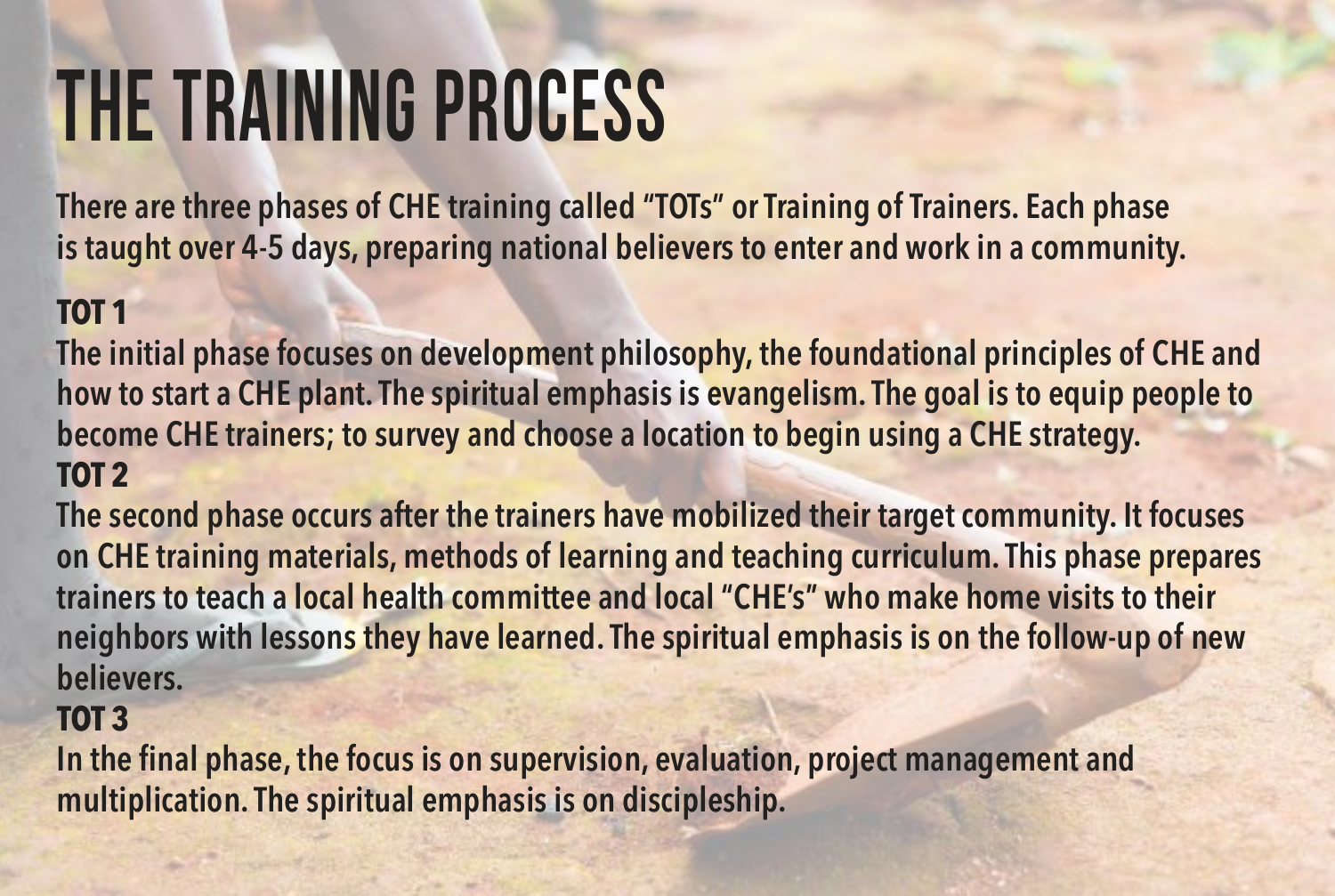**The CHE Strategy has been used in both rural and urban areas among unreached people who come from diverse worldview and religious backgrounds. The participatory learning style and easily transferable lessons are key factors, especially in impoverished and non-literate areas. CHE is a highly-adaptable tool that helps meet people where they are and lead them to a healthier future and a new life in Jesus Christ.**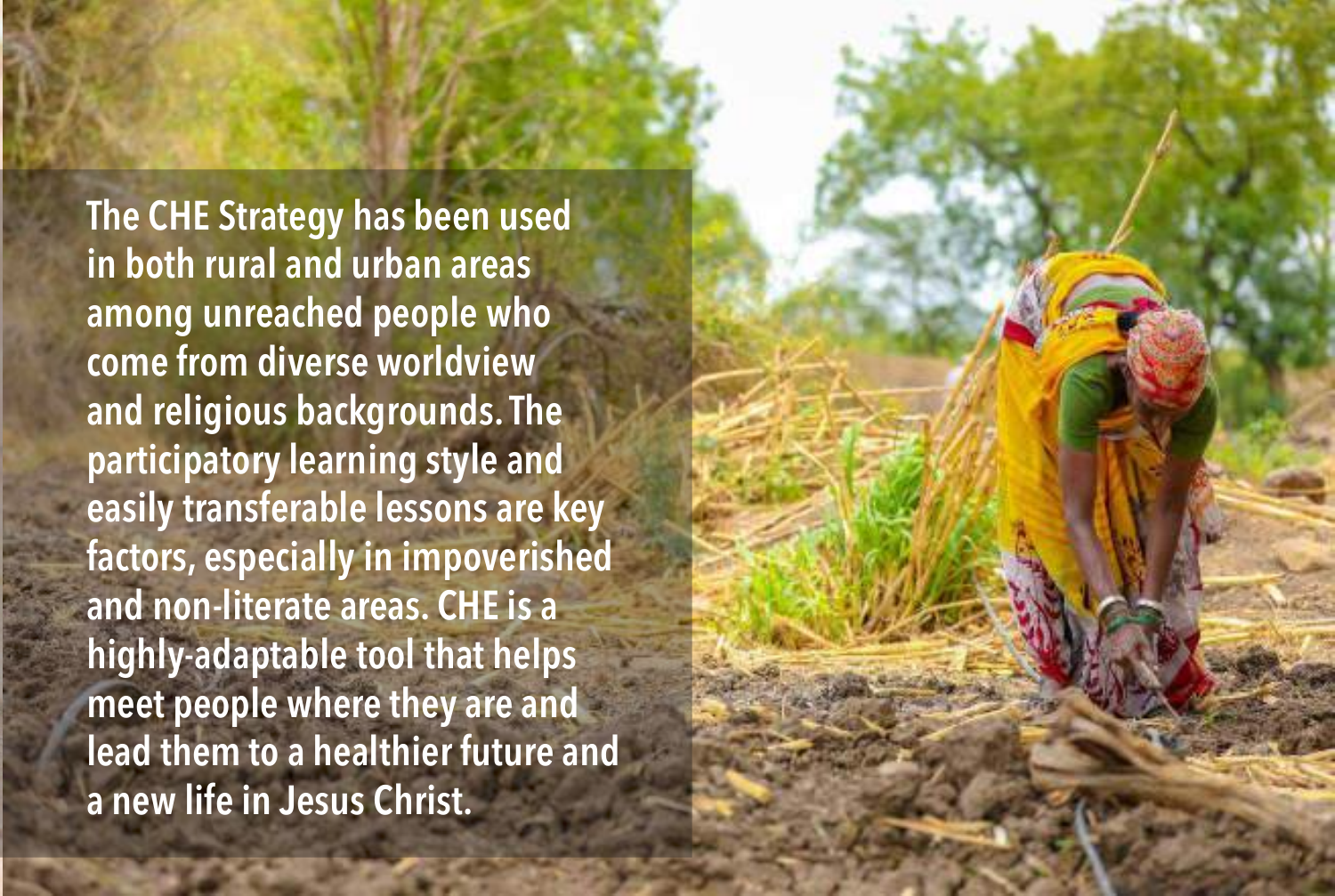# FIVE CHE PRINCIPLES

**Integration and Wholism: As CHE practitioners, we are committed to complete obedience to all that Jesus commanded, including compassion for the physical needs of people as well as evangelism and discipleship. We recognize an integral relationship between the physical, mental, social, and spiritual natures of man. We affirm every person's worth, call them to be children of God through faith in Christ, and seek to release them from brokenness and despair.** 

**Long-Term Solutions: We concentrate our efforts on long-term solutions that break the cycle of poverty and disease. We train, equip, and empower people to do for themselves. We identify and mobilize local resources to address needs within the community. We focus on development rather than relief, and disease prevention rather than cure.** 

**Local Ownership and Initiative: Sustainable programs are owned by the people and built on local initiative. Ownership and initiative are demonstrated through volunteerism and strengthened through capacity building. At the very start, needs assessments are done by the community. But not only does the community decide what they need, but the priorities are chosen by the community, the resources will come from the community and the projects managed by the community. Community ownership enhances the dignity of people, instilling a sense of pride as they work together to take responsibility for their own future.**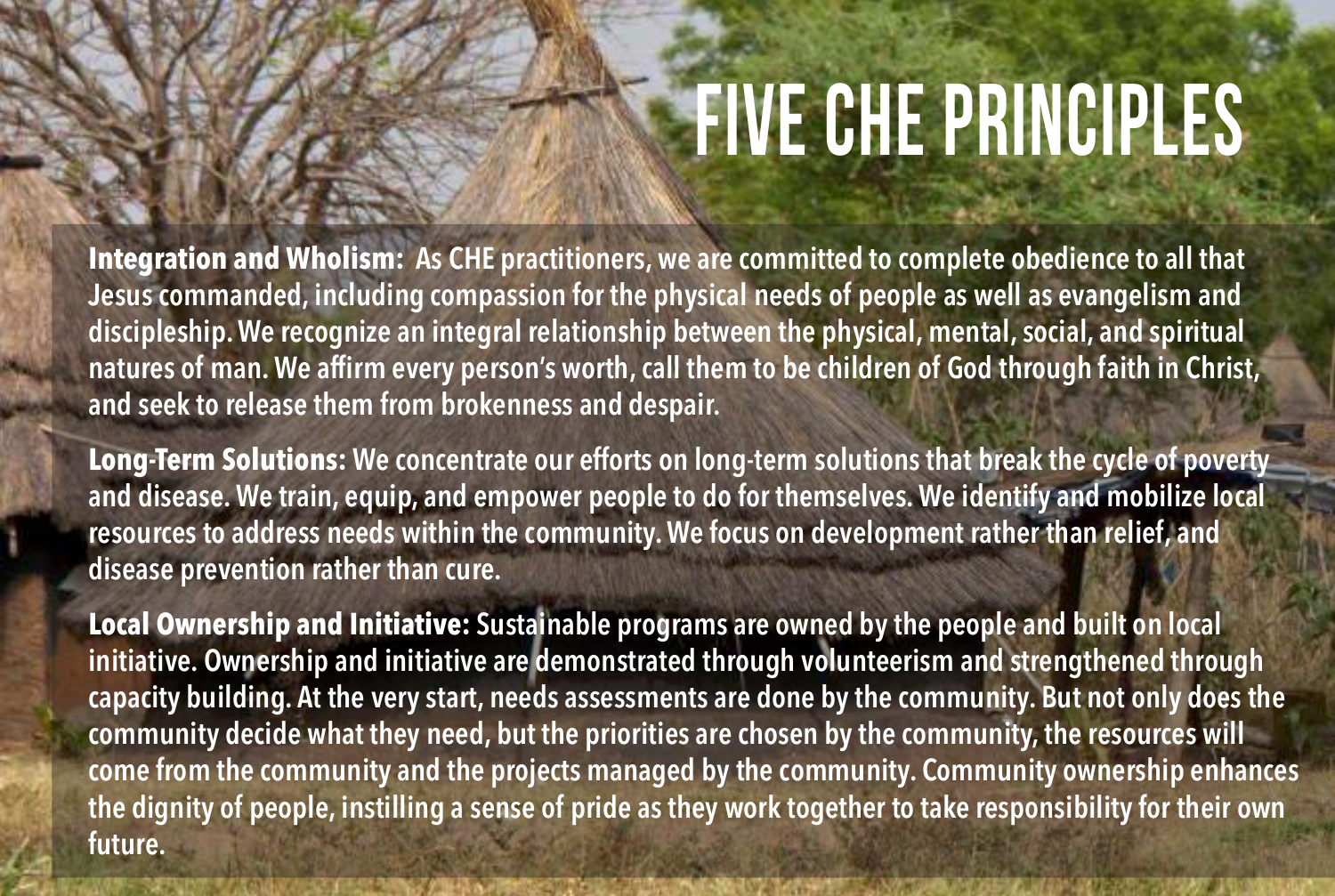**Multiplication and Movements: Our aim is not merely projects, but movements. This is facilitated by training local people to train others using transferable concepts that are contextualized and culturally appropriate for successful multiplication. We emphasize the use of local resources and appropriate technologies so that solutions can be passed along neighbor to neighbor.** 

**Christian Servant Leadership: Jesus is our model. We seek to imitate him in compassion, humility and love. Individual transformation through an obedient, new life in Christ results in strong families, a healthier community and Kingdom growth.**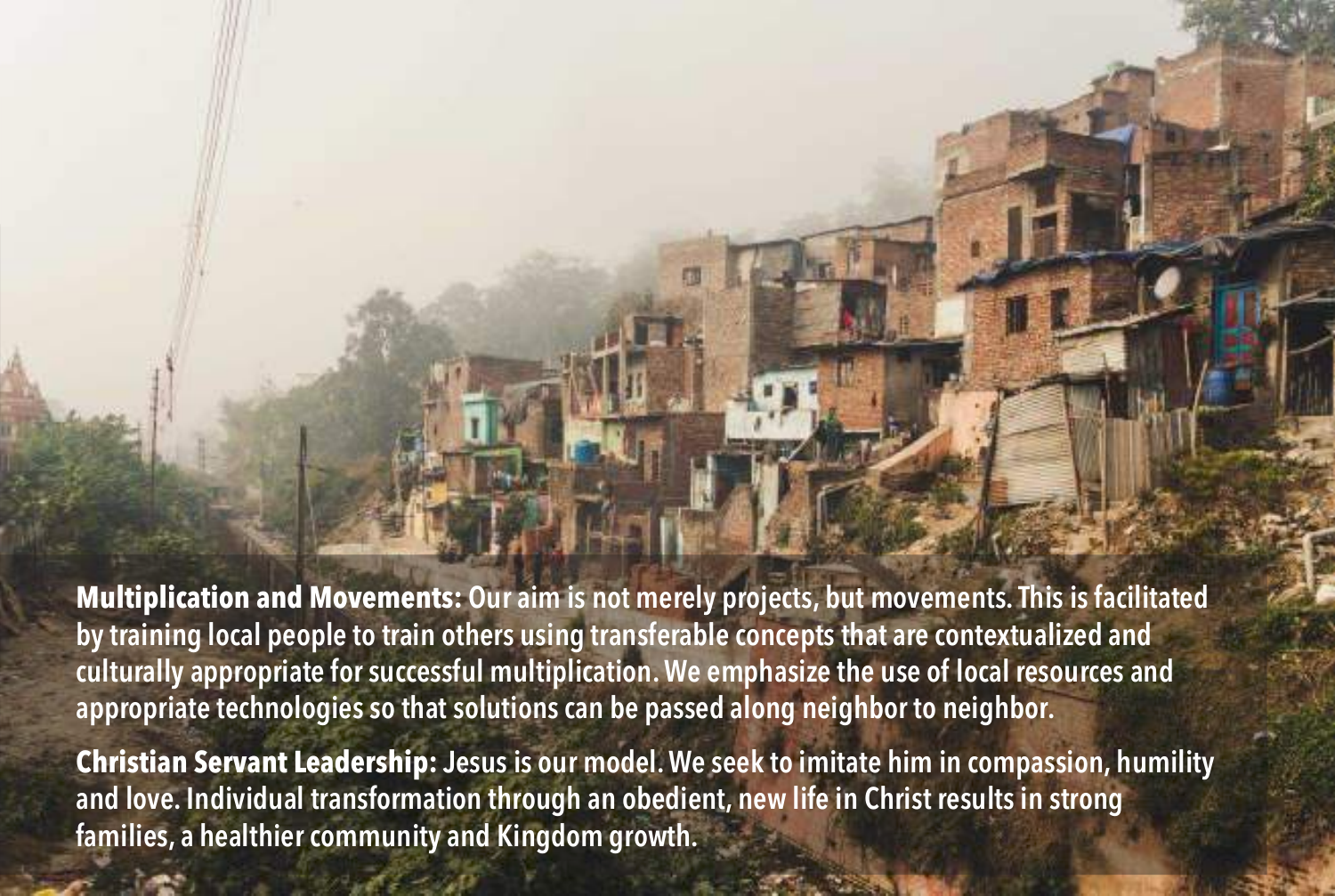### The Global CHE Network

**The Global CHE Network is a community of individuals and organizations using the strategy of Community Health Evangelism to bring people to faith in Jesus and lift communities out of the cycles of poverty and disease.** 

**The goal of our collaboration is the strengthening of each individual ministry and the expansion of CHE ministries worldwide. We are networked together for mutual support to share useful ideas and best practices, encourage each other, coordinate efforts, optimize the use of limited resources, and accelerate the advance of the Gospel.** 

**The network provides a large pool of resources from which all members draw. By coordinating our efforts with a determination to build up each other's ministries and expand the CHE movement, we gain access to ideas and resources. We also create new opportunities to do together what no one of us could achieve alone!**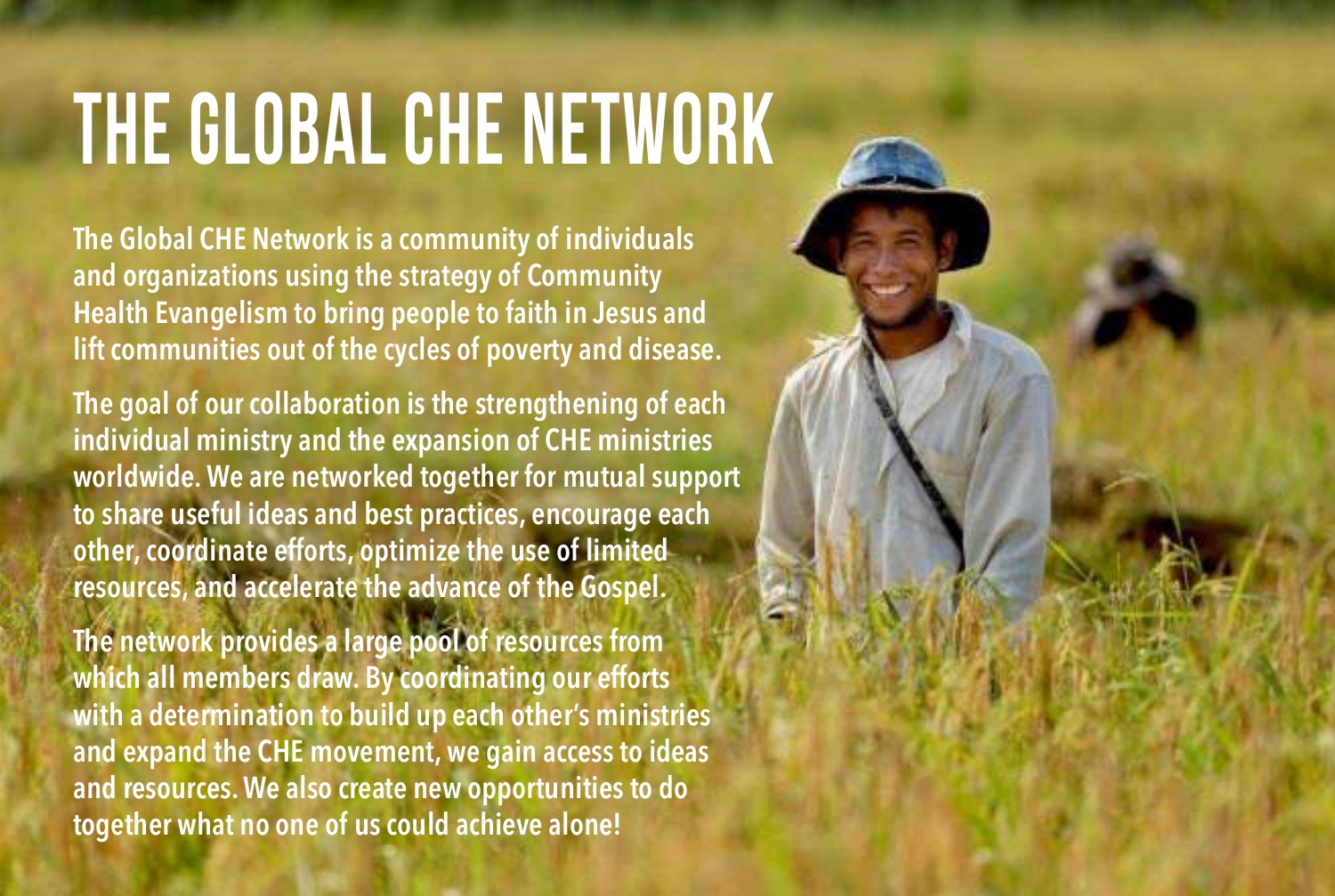## The Million Village Challenge

**As a network, we seek to go beyond projects to movements. It is our prayer to catalyze teams to lift a million villages out of cycles of poverty and disease by the year 2033. Whether you are young or old, an individual or a church, CHE trained or not, YOU can take the pledge to reach a million villages. Go to** *www.millionvillagechallenge.org* **and take the pledge!**